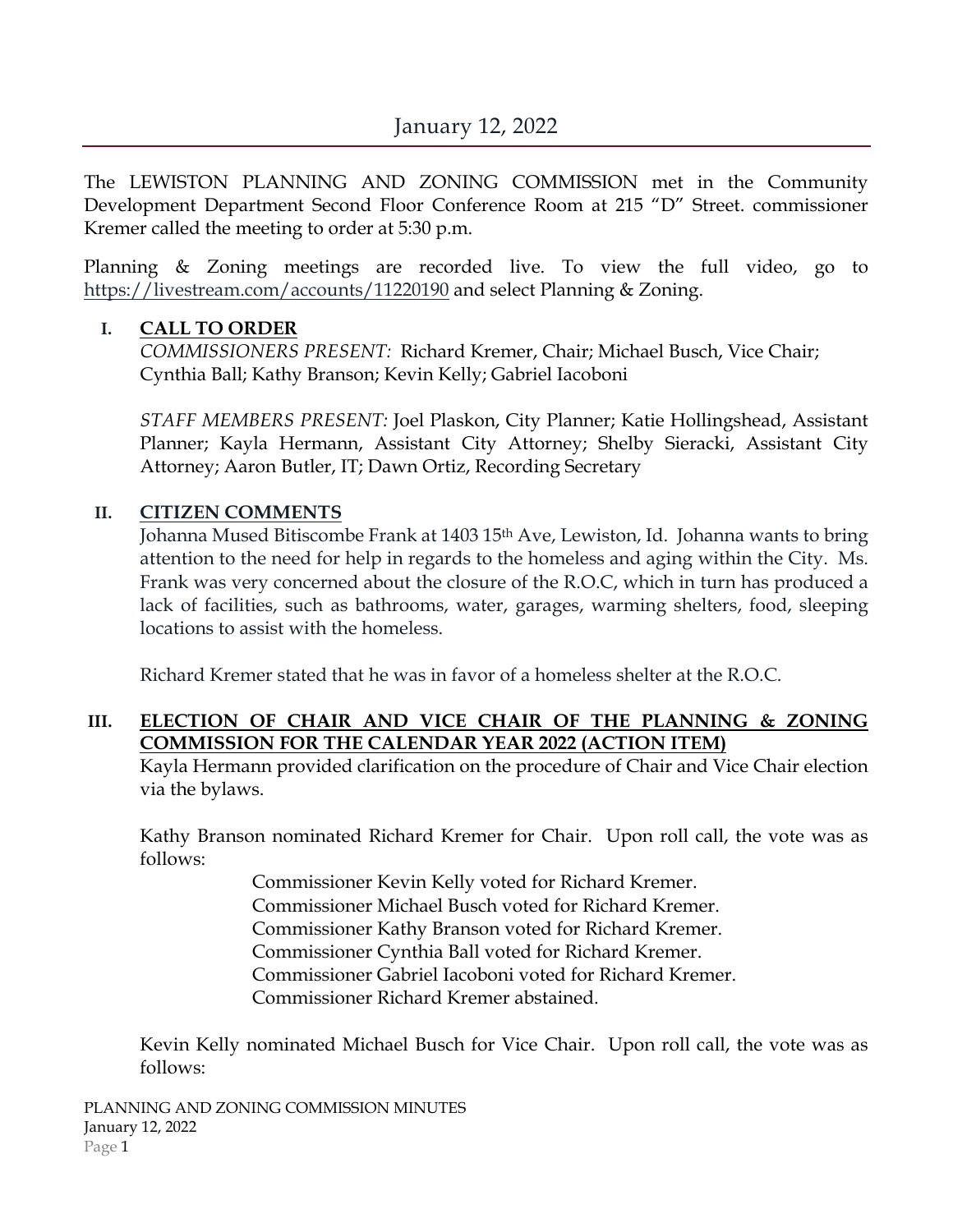Commissioner Gabriel Iacoboni voted for Michael Busch. Commissioner Cynthia Ball voted for Michael Busch. Commissioner Kathy Branson voted for Michael Busch. Chair Richard Kremer voted for Michael Busch. Commissioner Michael Busch voted for Michael Busch. Commissioner Kevin Kelly voted for Michael Busch.

# **IV. APPROVAL OF DECEMBER 8, 2021 MEETING MINUTES (ACTION ITEM)**

Commissioners Branson and Busch moved and seconded, respectively, approval of the December 08, 2021 meeting minutes as amended. The motion carried 6-0.

**V. APPROVAL OF DECEMBER 15, 2021 MEETING MINUTES (ACTION ITEM)** Commissioners Kelly and Ball moved and seconded, respectively, approval of the December 15, 2021 meeting minutes as amended. The motion carried 6-0.

## **VI. INITIATION OF ZONING CODE AMENDMENT: AMENDING SECTIONS 37- 93.6(a)(9) AND 37-93.8(a)(5) OF THE ZONING CODE (ACTION ITEM):**

Commissioners Branson and Kelly moved and seconded, respectively, approval of the zoning code amendment to sections  $37-93.6(a)(9)$  and  $37-93(a)(5)$ . The motion carried 6-0.

## **VII. PRELIMINARY PLAT FOR NORTHVIEW VILLAGE (ACTION ITEM) – WEIGAND** City Surveyor Mark Weigand summarized the request for the Planning and Zoning Commission.

Commissioners asked clarification questions to city staff.

Commissioner Branson and Vice Chair Busch moved and seconded, respectively, to recommend approval of the preliminary plat for Northview Village to the City Council. The motion carried 6-0.

#### **VIII. PUBLIC HEARING FOR ZONING CODE AMENDMENT ZA-08-21: AMENDMENT OF LOT WIDTH DIMENSION WHEN ABUTTING AN ALLEY IN THE NORMAL HILL NORTH AND NORMAL HILL SOUTH ZONING DISTRICTS (ACTION ITEM):**

Chair Kremer explained the public hearing process, opened the public hearing and asked for a staff report.

Assistant City Planner Katie Hollingshead provided a staff report explaining zoning areas and specific lots that ZA-08-21: Amendment would affect. Staff explained that most lots are already nonconforming and the amendment would assist in making more of those lots conforming.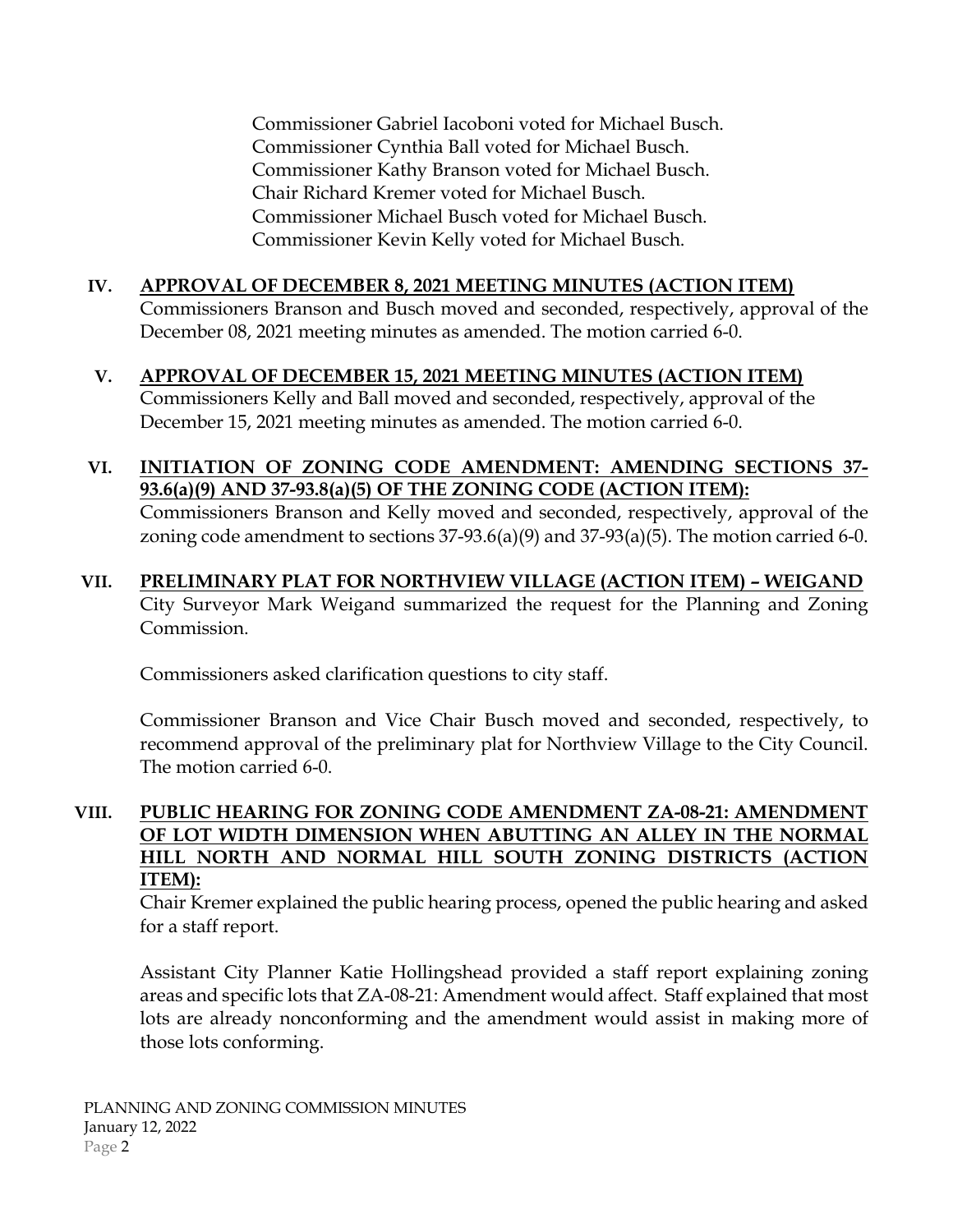Commissioner Ball asked if someone would want to split a lot, would they need to have a conditional use permit and a public hearing.

Staff confirmed there would be a public hearing on the subdivision.

There being no public testimony received, Chair Kremer closed the public hearing.

Commissioners Branson and Kelly moved and seconded, respectively, approval of ZA-08-21as set forth in Ordinance No. 4839 to City Council. The motion carried 6-0.

### **IX. PUBLIC HEARING FOR VARIANCE APPLICATION VAR21-000002 BY ALEXANDER INVESTORS, LLC REGARDING PARKING AT 1209 MAIN STREET (ACTION ITEM)**

Chair Kremer explained the public hearing process, opened the public hearing and asked for a staff report.

City Planner Joel Plaskon provided a summary of the staff report with pictures so Commission can get geographically familiar with the subject property location. Staff provided criteria and standards for variance. The subject property has never, that we know of, had enough room for all modern-day code-required parking. Currently, there are no code-compliant parking spaces. The city's master, comprehensive and water plans would support the granting of this variance.

Commission Branson asked about a possible parking garage.

Staff Plaskon deferred the question to the applicant.

Commission Ball asked about overnight parking for the City and if it is time-limited.

Staff Plaskon doesn't think the off-street parking is time limited and referred to overnight parking in City parking lots with a permit.

There being no further questions Chair Kremer called the applicant forward.

Tim Lynch with My Architect attended on behalf of Alexander Investors, LLC. Mr. Lynch explained that a parking garage would need to be 6 stories tall and would only be providing 12 parking spaces per floor due to the size and slope of the ramp. The owner is planning on assigning parking spaces for the apartments on the  $2<sup>nd</sup>$  and  $3<sup>rd</sup>$  floor, just like the other apartment buildings he owns in the downtown area.

After questions from Commissioners, Chair Kremer asked for public comment.

PLANNING AND ZONING COMMISSION MINUTES January 12, 2022 Page 3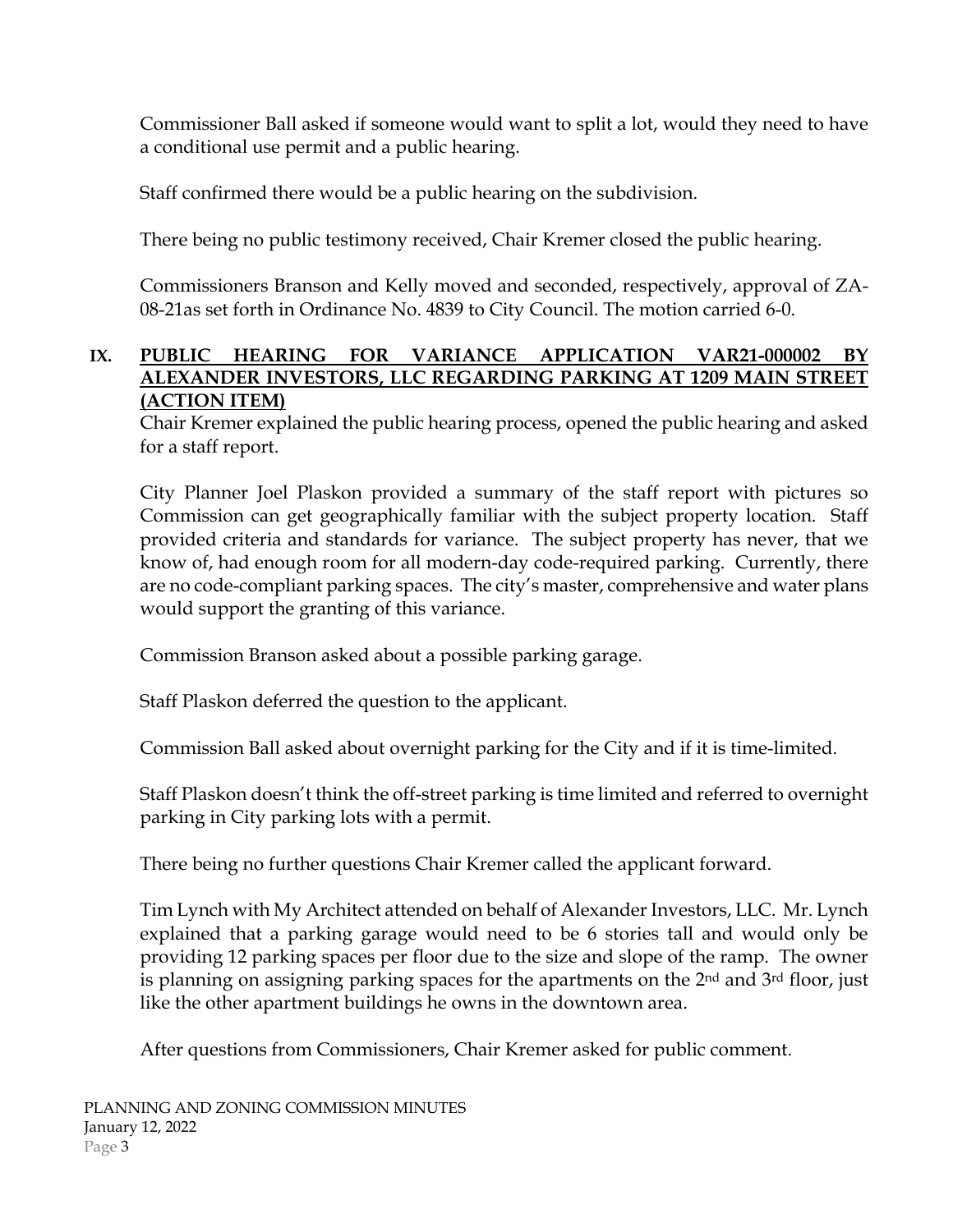Tom Clark, 327 Prospect and owner of property east of the subject property. There are already parking problems at the train station, his property east of the subject property. Mr. Clark is not able to find parking at his own building at times currently. Mr. Clark strongly feels that his parking problem will increase with this variance. Mr. Clark asks respectively for the commission to deny the variance.

There being no further public comment, Chair Kremer asked for staff recommendation. Mr. Plaskon recommends that the Planning and Zoning Commission approve the variance with the condition of approval to limit the number of apartments and bedrooms.

Commission Ball asked questions regarding lowering the number of apartments and the return of investment to the applicant. Mr. Lynch is not able to answer this question at this point in time and Mr. Plaskon advised that return on investment is not part of the criteria for this variance.

There being no further public comment, Chair Kremer closed the public hearing.

After discussion, commission Kelly and Iacoboni moved and seconded, respectively, to direct staff to draft a Reasoned Statement approving VAR21-000002 with the condition of a parking management plan to be provided and approved by City Staff. Upon roll call, the vote was as follows:

> Commissioner Gabriel Iacoboni voted in favor. Commissioner Cynthia Ball voted in favor. Commissioner Kathy Branson voted not in favor. Commissioner Richard Kremer voted not in favor. Commissioner Michael Busch voted in favor. Commissioner Kevin Kelly voted in favor.

Motion passed 4-2.

## **X. STAFF-COMMISSION COMMUNICATIONS:**

**A. Query of Commissioners to attend the regularly scheduled meeting of 1/26/22** All Commissioners present planned to attend.

## **B. Other**

City Planner Joel Plaskon informed the commission that they have one applicant to fill the open seat but will be waiting to see if any more applications will be submitted.

Assistant City Attorney Kayla Hermann introduced the City's new assistant city attorney Shelby Sieracki.

## **XI. ADJOURN**

PLANNING AND ZONING COMMISSION MINUTES January 12, 2022 Page 4